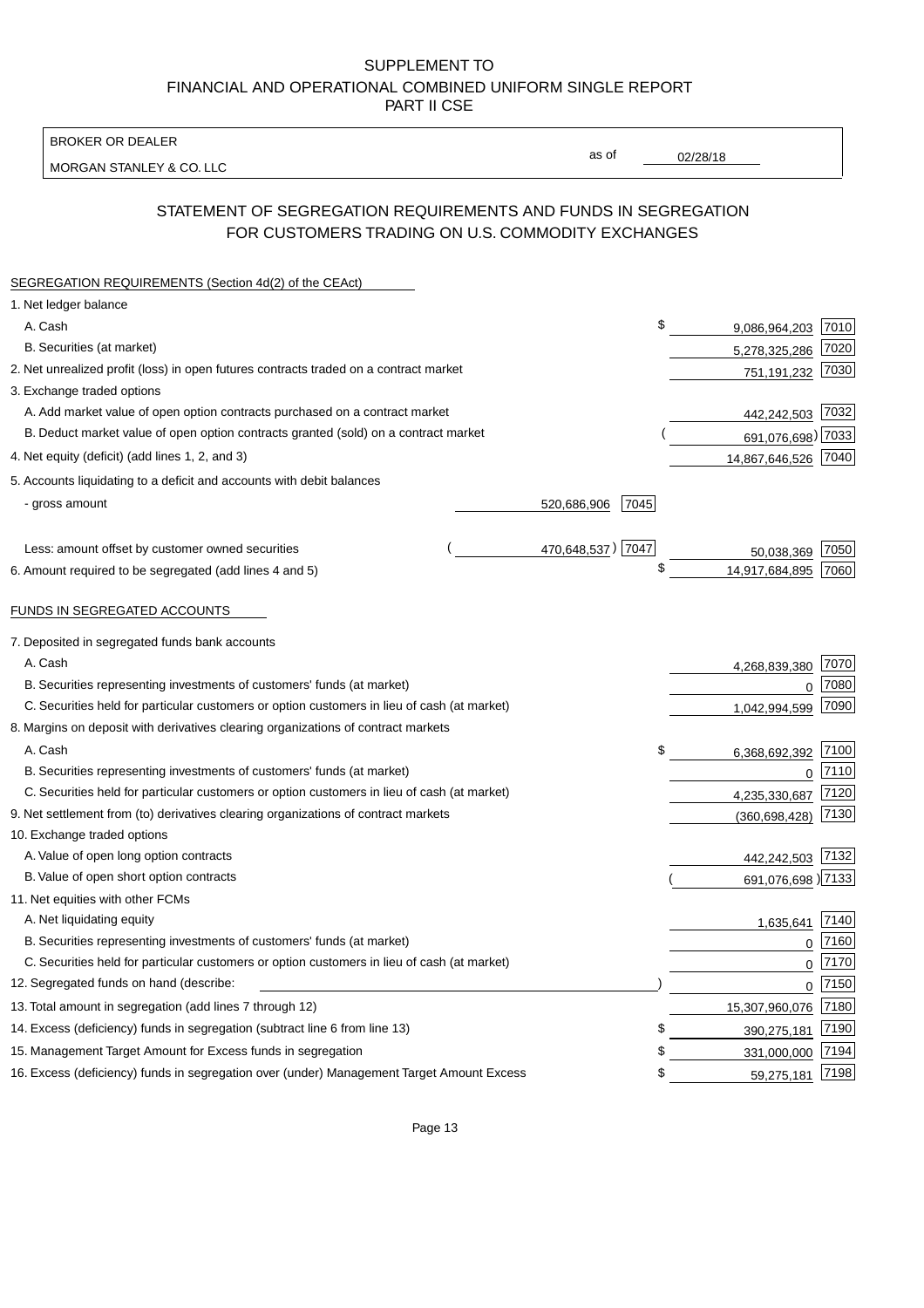| <b>BROKER OR DEALER</b><br>MORGAN STANLEY & CO. LLC                                  |    | as of                                  |                  |
|--------------------------------------------------------------------------------------|----|----------------------------------------|------------------|
|                                                                                      |    | 02/28/18                               |                  |
| STATEMENT OF SEGREGATION REQUIREMENTS AND FUNDS IN SEGREGATION                       |    | FOR CUSTOMERS' DEALER OPTIONS ACCOUNTS |                  |
| 1. Amount required to be segregated in accordance<br>with Commission regulation 32.6 |    | \$                                     | 0<br>7200        |
| 2. Funds in segregated accounts                                                      |    |                                        |                  |
| A. Cash                                                                              | \$ | 7210<br><sup>0</sup>                   |                  |
| B. Securities (at market)<br>C. Total                                                |    | 0 7220                                 | 7230<br>$\Omega$ |
| 3. Excess (deficiency) funds in segregation                                          |    |                                        |                  |
| (subtract line 2.C from line 1)                                                      |    |                                        | 0 7240           |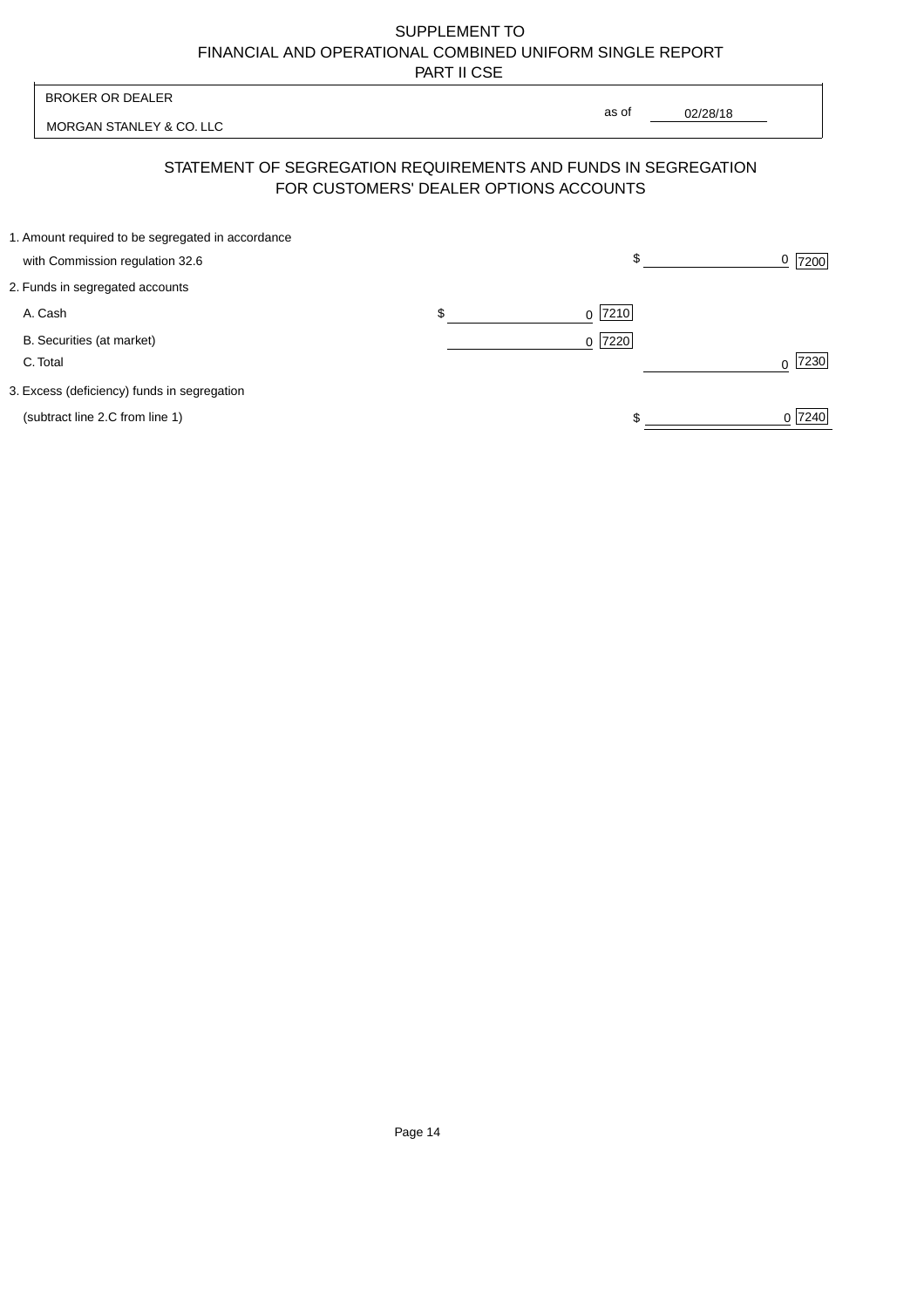PART II CSE

MORGAN STANLEY & CO. LLC and the contract of the contract of the contract of the contract of the contract of the contract of the contract of the contract of the contract of the contract of the contract of the contract of t BROKER OR DEALER

as of

## STATEMENT OF SECURED AMOUNTS AND FUNDS HELD IN SEPARATE ACCOUNTS PURSUANT TO COMMISSION REGULATION 30.7

# FOREIGN FUTURES AND FOREIGN OPTIONS SECURED AMOUNTS

| \$                | 0              | 7305 |
|-------------------|----------------|------|
|                   |                |      |
| \$                | 2,926,780,233  | 7315 |
|                   | 1,773,372,330  | 7317 |
|                   | 241,855,156    | 7325 |
|                   |                |      |
|                   | 22,764,514     | 7335 |
|                   | (21, 457, 152) | 7337 |
| \$                | 4,943,315,081  | 7345 |
|                   |                |      |
|                   |                |      |
|                   | 2,168,528      | 7354 |
| \$                | 4,945,483,609  | 7355 |
| \$                | 4,945,483,609  | 7360 |
| 104,270,320) 7352 |                |      |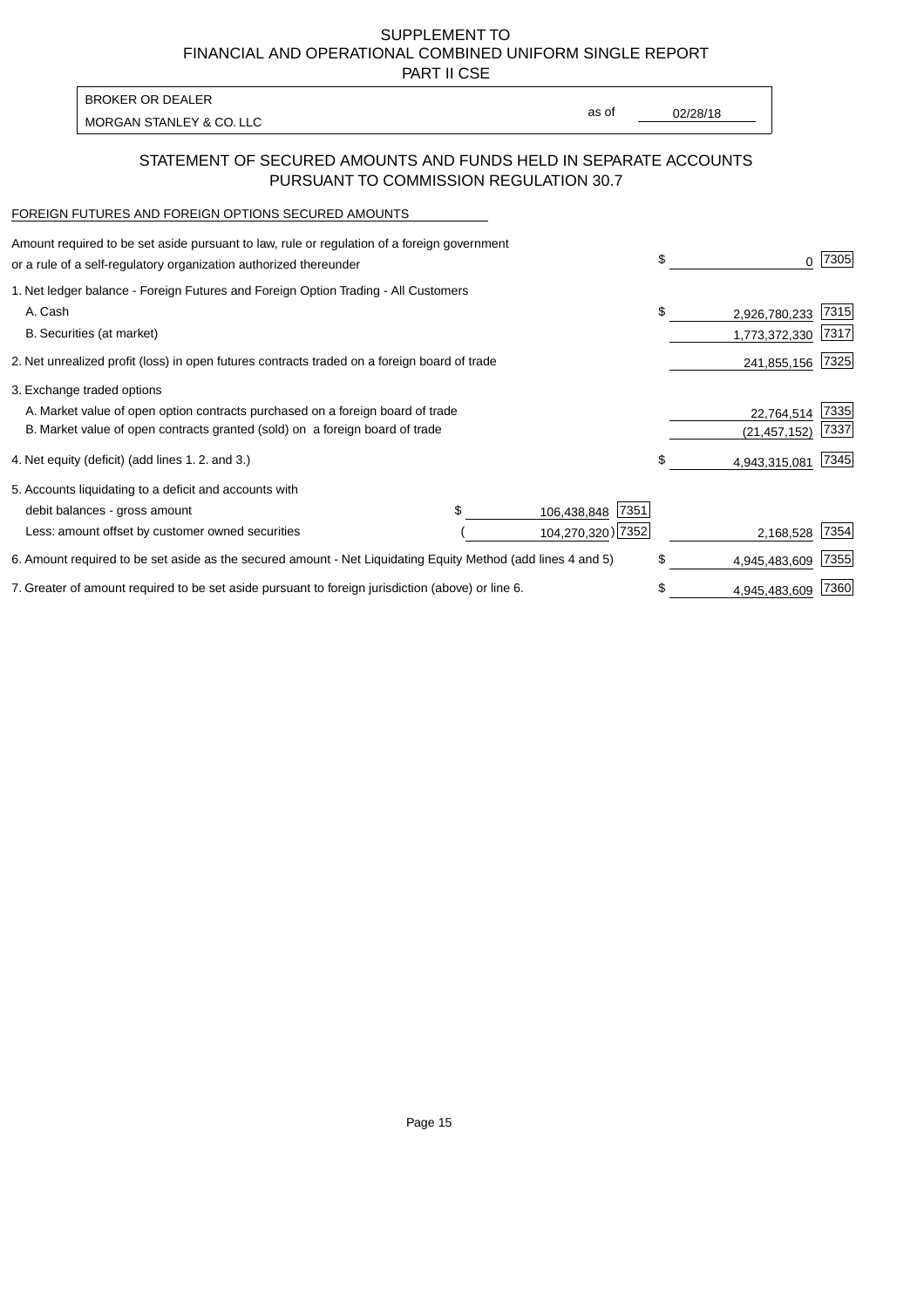BROKER OR DEALER

MORGAN STANLEY & CO. LLC

02/28/18 as of

### STATEMENT OF SECURED AMOUNTS AND FUNDS HELD IN SEPARATE ACCOUNTS PURSUANT TO COMMISSION REGULATION 30.7

#### FUNDS DEPOSITED IN SEPARATE REGULATION 30.7 ACCOUNTS

| 1. Cash in banks                   |                                                                                        |      |                                    |             |                    |
|------------------------------------|----------------------------------------------------------------------------------------|------|------------------------------------|-------------|--------------------|
|                                    | A. Banks located in the United States                                                  |      | \$<br>85,515,392                   | 7500        |                    |
|                                    | B. Other banks qualified under Regulation 30.7                                         |      |                                    |             |                    |
| Name(s):                           | 0                                                                                      | 7510 | 958,950,771                        | $ 7520 $ \$ | 1,044,466,163 7530 |
| 2. Securities                      |                                                                                        |      |                                    |             |                    |
|                                    | A. In safekeeping with banks located in the United States                              |      | \$<br>298,087,202 7540             |             |                    |
|                                    | B. In safekeeping with other banks qualified under Regulation 30.7                     |      |                                    |             |                    |
| Name(s):                           | 0                                                                                      | 7550 |                                    | $0$ 7560    | 298,087,202 7570   |
|                                    | 3. Equities with registered futures commission merchants                               |      |                                    |             |                    |
| A. Cash                            |                                                                                        |      | \$<br>6,305,125                    | 7580        |                    |
| <b>B.</b> Securities               |                                                                                        |      |                                    | $0$ 7590    |                    |
|                                    | C. Unrealized gain (loss) on open futures contracts                                    |      | (493, 778)                         | 7600        |                    |
| D. Value of long option contracts  |                                                                                        |      |                                    | $0$ 7610    |                    |
| E. Value of short option contracts |                                                                                        |      |                                    | $0)$ 7615   | 5,811,347 7620     |
|                                    | 4. Amounts held by clearing organizations of foreign boards of trade                   |      |                                    |             |                    |
| Name(s):                           |                                                                                        | 7630 |                                    |             |                    |
| A. Cash                            |                                                                                        |      | \$                                 | 0 7640      |                    |
| <b>B.</b> Securities               |                                                                                        |      |                                    | $0$ 7650    |                    |
|                                    | C. Amount due to (from) clearing organizations - daily variation                       |      | 0                                  | 7660        |                    |
| D. Value of long option contracts  |                                                                                        |      |                                    | 0 7670      |                    |
| E. Value of short option contracts |                                                                                        |      |                                    | $_0$ ) 7675 | 0 7680             |
|                                    | 5. Amounts held by members of foreign boards of trade                                  |      |                                    |             |                    |
| Name(s):                           | 0                                                                                      | 7690 |                                    |             |                    |
| A. Cash                            |                                                                                        |      | \$<br>2,069,250,917 7700           |             |                    |
| <b>B.</b> Securities               |                                                                                        |      | 1,475,285,128 7710                 |             |                    |
|                                    | C. Unrealized gain (loss) on open futures contracts                                    |      | 242,351,909 7720                   |             |                    |
| D. Value of long option contracts  |                                                                                        |      | 22,764,514 7730                    |             |                    |
| E. Value of short option contracts |                                                                                        |      | $(21,457,152)$ <sup>)</sup> [7735] |             | 3,788,195,316 7740 |
|                                    | 6. Amounts with other depositories designated by a foreign board of trade              |      |                                    |             |                    |
| Name(s):                           | 0                                                                                      | 7750 |                                    |             | 0 7760             |
|                                    |                                                                                        |      |                                    |             | 0 7765             |
|                                    | 8. Total funds in separate section 30.7 accounts                                       |      |                                    |             | 5,136,560,028 7770 |
|                                    | 9. Excess (deficiency) set Aside Funds for Secured Amount (subtract Line 7 Secured     |      |                                    |             |                    |
| Statement page 15 from Line 8)     |                                                                                        |      |                                    | \$          | 191,076,419 7380   |
|                                    | 10. Management Target Amount for Excess funds in separate section 30.7 accounts        |      |                                    | \$          | 140,000,000 7780   |
|                                    | 11. Excess (deficiency) funds in separate 30.7 accounts over (under) Management Target |      |                                    | \$          | 51,076,419 7785    |
|                                    |                                                                                        |      |                                    |             |                    |